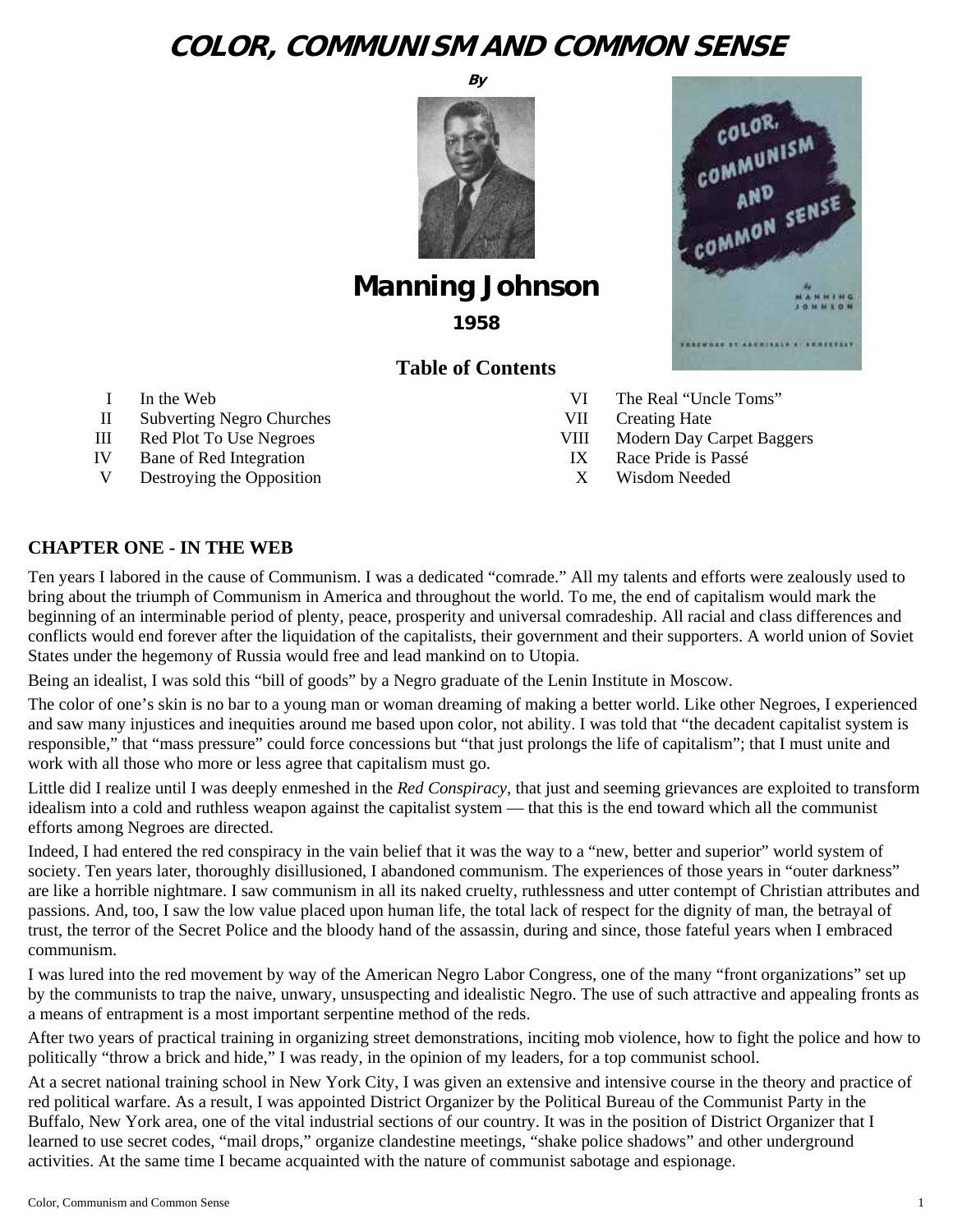My zeal, training, both theoretical and practical, combined with loyalty and willingness to sacrifice, changed me from a novice into a dedicated red — a professional revolutionist. Consequently, I climbed rapidly to the National Committee, the highest governing body of the Communist Party in America.

Being a Negro top communist, I was placed on the National Negro Commission, an important sub-committee of the National Committee of the Communist Party. On this Commission, which was created on direct orders from Moscow to facilitate the subversion of the Negroes, I began to realize the full implications of how the Negro is used as a political dupe by the Kremlin hierarchy. Under the guise of "unity of black and white in the struggle," several top white communists, such as Tames S. Allen, Elizabeth Lawson, the late Robert "Bob" Minor, and George Blake Charney were placed on the National Negro Commission. These white communists wielded more power than the nominal Negro heads of the Commission. In a word, they are like white overseers. Every Negro member was aware of the fact that these white overseers constituted the eyes, the ears and the voice of the Kremlin. Moreover, these white overseers are the surest functional guarantee of the maintenance of the hierarchical authoritarian control of the Kremlin over their Negro lickspittles directing the conspiracy among Negroes in America.

Indeed, it is the white group on the National Negro Commission that holds full sway. They flatter one or two top Negroes by making them feel they are actually participating in the formulation of policy by consulting with them prior to meetings of the Commission. Then these two Negroes are assigned to lay down the line to the other Negroes on the Commission. The white members check to make sure they do. Their opinion of what a Negro member says at a meeting can either make or break him. Usually, the Negro who is broken is accused of "petty bourgeois nationalism," that is, placing the interests of the Negro above the interests of the Communist Party.

In this connection, I observed how white women communists are used as political prostitutes, cohabiting with high-level Negro communists in order to spy on them. Through such intimate relations, these white women communists are able to elicit information pertaining to family background, sources of income, marital difficulties, arrests, convictions, opinions on Communist policy and Communist leadership. This information is invaluable to the red hierarchy in their relations with their Negro lickspittles. In top red circles, this is known as "bedroom politics."

White Communist women are also used to maneuver top Negro reds into compromising positions that, if revealed, would result in public scandal or disgrace. In this way, the reds make these Negroes permanently subject to blackmail if they ever consider leaving the red movement. Moreover, this information is used to destroy the credibility of the defectee, should he decide to fight the red conspiracy.

The highest position I attained was candidate for the Political Bureau (Politburo) of the Communist Party. The Politburo is a small, close-knit body, carefully selected by the Kremlin hierarchy. Each member holds his position solely on the approval of the reactionary, rapacious despoilers in the Kremlin. This is the real governing body of the entire red conspiracy in America. A candidate is invited to sit in on deliberations with voice but no vote. Usually, a representative of the Kremlin participates in all meetings and deliberations of the Politburo. This writer sat in such meetings when Gerhard Eisler, alias Edwards, Brown, Hans Berger, etc., was the Kremlin representative. Eisler later jumped bail and fled the United States on the red Polish liner "Batory" after he was exposed and convicted of passport fraud.

The assignment of political commissars to the red movement in America is not limited solely to America, but is an established Kremlin policy in relation to all communist parties in countries outside the "Iron Curtain." Kremlin agents, such as Eisler, exercise an awesome power over the white, as well as black lickspittles, comprising the leadership. When Eisler spoke, one could hear a pin fall. Each leader sat in rapt attention, hanging on to every word Eisler uttered as if it were, indeed, a pronouncement from the "Holy of Holies." On several occasions, he expressed the grave dissatisfaction of the Kremlin because of the failure of the party to take advantage of the broad "people's front movement" to build "progressive groups" in participating organizations such as the N.A.A.C.P., youth, religious, fraternal, labor, etc. These "progressive groups," he said, "were the only guarantee that the decisions we make with leaders will be brought down to and carried out by the membership."

Significantly, Eisler emphasized that the "people's front" or "democratic front" is "a maneuver only" to lay the basis for firm communist direction and control of masses. And, too, that the leaders of non-communist organizations are drawn into joint movements with the communists "only to facilitate the infiltration, ideological and organizational penetration of their respective organizations." After all, this is a fight for leadership to determine "who shall lead the masses, the communists or Negro reformists." The "progressive groups," consisting of communists, fellow travelers, sympathizers, liberals, etc., constitute the vehicle on which the reds pin their present hope of victory.

Never once were we allowed to forget the vacillating, uncertain, untrustworthy character of the Negro intellectual, the Negro minister, the Negro petty bourgeois, the Negro reformist and the white socio-liberal, philanthropic, humanitarian supporter. They are accused, on the basis of experience, of "running frantically from one camp (red) to the other (capitalist) when the going gets tough." So that when communists unite with and support them today, it is necessary to keep in mind that "it may be necessary to denounce them tomorrow and the day after tomorrow hang them."

Thus, as a participant on the highest level of the communist conspiracy in America, I observed the cold, calculating, ruthless nature of red power politics and political warfare, stripped of all its illusory propaganda and idealistic cover.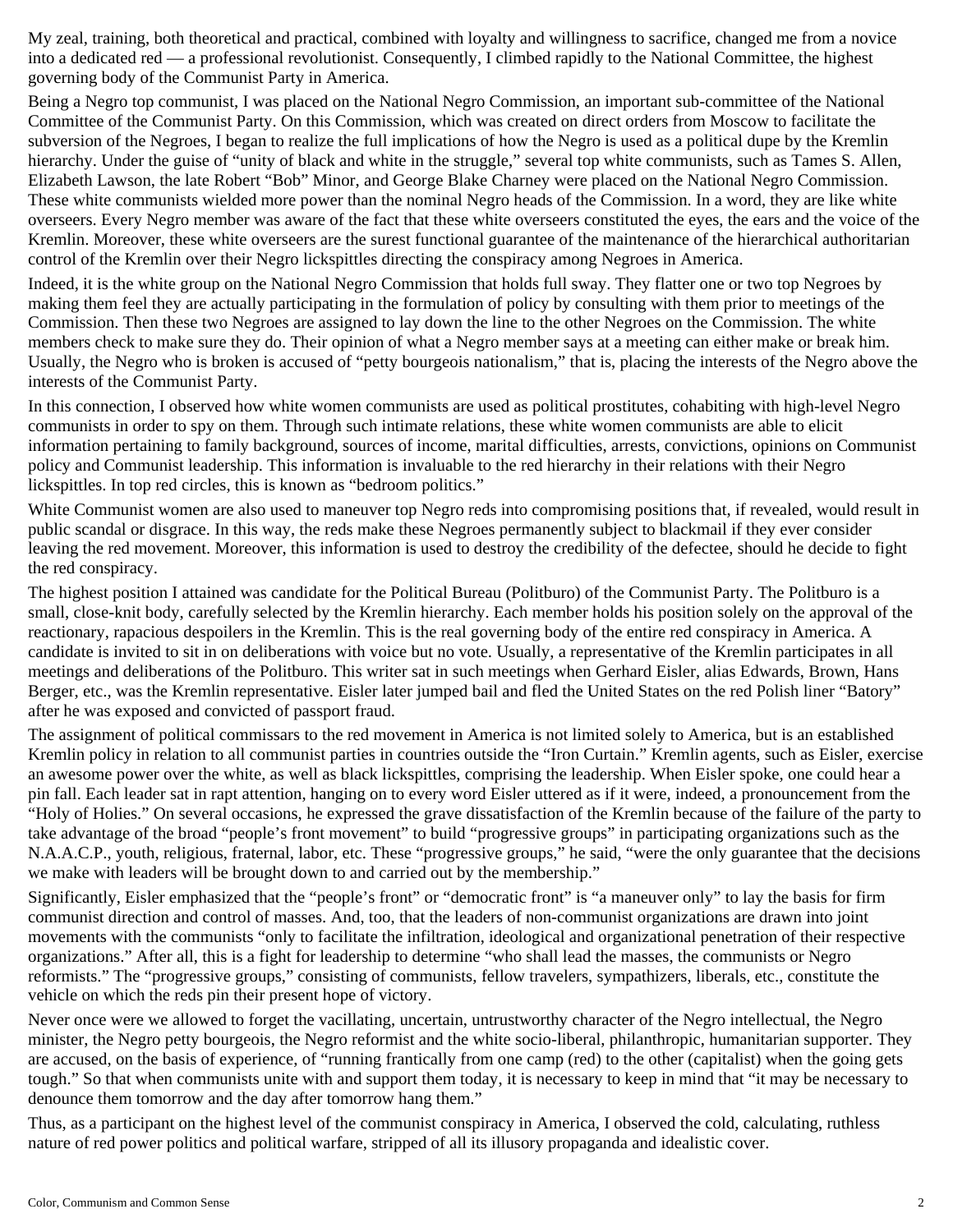### **CHAPTER TWO - SUBVERTING NEGRO CHURCHES**

Created doubt, lack of confidence, suspicion; setting up situations that bring about racial bitterness, violence and conflict; putting forth demands so unrealistic that race relations are worsened; attacking everybody in disagreement as reactionaries, Fascists, Ku Kluxers among whites and Uncle Toms among Negroes, constitute the red's pattern of operation.

Fortunately, the overwhelming majority of Negroes, in whose name the Communists and their ilk presume to speak, have not fallen for the blandishments of the Reds. They know a red light when they see one. The same cannot be said of many Negro intellectuals carrying the ball for Communists. Since the Communists have always looked upon Negro intellectuals as "shallow," "superficial," "phrase-mongers" and "incompetents" "looking for a loaf when they, on a basis of ability, are not worthy of a crumb," their pro-communist behavior becomes all the more tragic and ludicrous.

Only after the order came from Moscow in the 1934-35 period to win over the Negro intellectual by deceptive flattery and adulation did the red's public attitude toward them change. The Kremlin concluded that these "superficial phonies" could serve the cause of Communism.

A large number of Negro ministers are all for the Communists. Some are prominent and influential; others are "run of the mill." They in common believe that beating the racial drums is a short cut to prominence, money and the realization of personal ambitions even if the Negro masses are left prostrate and bleeding — expendables in the mad scramble for power.

Abner W. Berry, columnist in *The Daily Worker,* official organ of the Communist Party, recently praised these ministers as fulfilling their "historic role" — i.e., delivering the Negro into the hands of the Communists. Neither his pen nor his lips had such praise prior to the 1934-35 period. Then the Moscow line was clear.

The resolution on the Negro Question stated:

"In the work among the Negroes, special attention should be paid to the role played by the churches and preachers who are acting on behalf of American imperialism. The Party must conduct a continuous and carefully worked out campaign among the Negro masses, sharpened primarily against the preachers and the churchmen, who are the agents of the oppressors of the Negro race.

All the instructions from Moscow at the time ordered reds to "combat the influence of the church" because the church, "by offering to the Negro worker and peasant for the miseries they are enduring in this world, compensation in heaven, are befogging the minds of the Negro workers and peasants, making them a helpless prey to capitalism and imperialism."

The public denunciation of Negro "sky pilots" was likewise stopped on orders from Moscow. The deeply religious Negro masses whom the Kremlin wanted to use as expendables in the struggle for power shied away from the "Party." A frontal attack on religion resulted in isolation from Negroes. Therefore, deception was to be tried. The honeyed phrase replaced harsh words. The smile replaced the smirk. The velvet glove covered the mailed fist. Humility replaced arrogance. The handshake replaced hostility. All that was distasteful and wicked in the past was to be forgotten in the face of "a need for a common front against the white oppressors." *The devil was sick — an angel he would be.*

Application of the new line embarked the Communists on an era of outstanding success in infiltrating and penetrating the Negro Church.

White ministers acting as missionaries, using the race angle as bait, aided in the cultivation of Negro ministers for work in the Red solar system of organizations. Bribery through gifts, paid lectures, flattery through long applause at staged rallies, favorable mention in the red controlled press were not the only methods employed to corrupt the Negro ministers. The use of sex and perversion as a means of political blackmail was an accepted red tactic.

At the same time that all this was going on at the top, the comrades" were building cells below in the church "to guarantee that decisions made at the top would be brought down to the congregation."

The importance attached to this work is clearly shown in the report of the speeches of Earl Browder, then General Secretary of the Communist Party, and Gerhard Eisler, alias Edwards, Moscow representative to the plenary session of the National Committee of the Communist Party in the United States. It states:

"Comrades Browder, Edwards and Ford have spoken about the necessity of making a turn in our Negro work … how to connect ourselves with the organized masses … in the United States there are … of the Negro population … 10 million in churches. The problem of how to penetrate these organizations is of the utmost political importance."

The bulk of Negro church members are in the South. They live by the "Good Book." Anyone against the "Good Book" is of the devil. There is no *in between*. The Red carpetbaggers discovered this when they touched the Negro's religion. So they avoided this sore spot in order to snare their intended victims. Get them involved in the movement first and later do the job on their religious convictions was the order. Anything else was putting the cart before the horse.

The new line went like this: Jesus, the carpenter, was a worker like the Communists. He was against the "money changers," the "capitalists," the "exploiters" of that day. That is why he drove them from the temple. The Communists are the modern day fighters against the capitalists or moneychangers. If Jesus were living today, he would be persecuted like the Communists who seek to do good for the common people.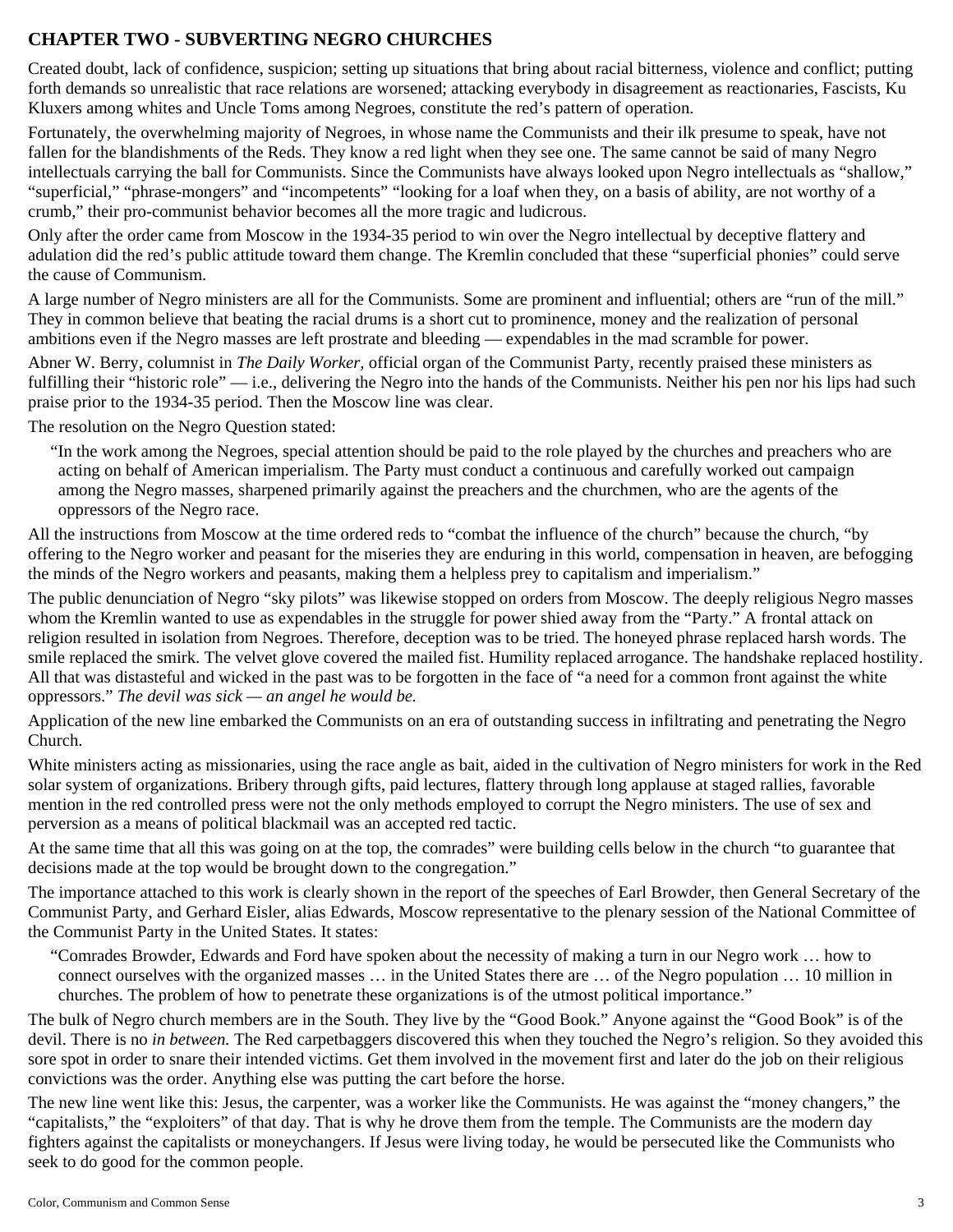Alert law enforcement agents made it extremely difficult and hazardous for the Reds to work openly. Consequently, they drew heavily upon the accumulated knowledge and experience of their comrades engaged in illegal work in other parts of the world to operate with the least risk in the South. Of all their methods used, it was generally agreed that the Church is the "best cover for illegal work."

Gilbert Green, one of the top Reds in this country, reported as follows:

"For example in the South we have more than 300 members who are also members of church youth organizations especially the Baptist Young Peoples Union. In this district (Alabama) … where possible we should build … units in the Church Youth organizations. Why? Because in the South, especially for the Negro youth, the church is the center of cultural and social activity. It is here that we must work. By building our units in the church organizations we can also improve our work under the illegal conditions, as it will be easier to work in the church organizations. In Alabama there are certain places in which we can in a short while take over the church organizations of youth, under our leadership, and these can become *legal covers for our work in the South.*

[Excerpt Report of Gil Green for the National Bureau to a meeting of the Enlarged National Executive Committee, held in New York on February 23, 1935*. ml. of Youth.* March, 1935, pages 25, 26. (Italics mine.)]

## **CHAPTER THREE - RED PLOT TO USE NEGROES**

Stirring up race and class conflict is the basis of all discussion of the Communist Party's work in the South. The evil genius, Stalin, and the other megalomaniac leaders in Moscow ordered the use of all racial, economic and social differences, no matter how small or insignificant, to start local fires of discontent, conflict and revolt. "Who could tell which of these issues could start a general conflagration" that would sweep across the former Confederate States from Maryland to Texas?

Black rebellion was what Moscow wanted. Bloody racial conflict would split America. During the confusion, demoralization and panic would set in. Then finally, the reds say:

"Workers stop work, many of them seize arms by attacking arsenals. Many had armed themselves before ... street fights become frequent. Under the leadership of the Communist Party the workers organize Revolutionary Committees to be in command of the uprising. Armed workers … seize the principal government offices, invade the residences of the President and his Cabinet members, arrest them, declare the old regime abolished, establish their own power ..."

The only fear of the white Communist leaders was that as a result of their efforts this black rebellion would break out before they were ready in the decisive industrial cities of the North.

What if one or five million Negroes die in an abortive attempt to establish a Negro republic? Is not the advance of the cause worth it? A Communist is not a sentimentalist. He does not grieve over the loss of life in the advancement of Communism.

This plot to use the Negroes as the spearhead, or as expendables, was concocted by Stalin in 1928, nearly ten years after the formation of the world organization of Communism. Prior to this time, the periodic Moscow gatherings did little more than pass resolutions. Any credit for the change belongs, in the main, to a handful of Negro lickspittles like James W. Ford, Harry Haywood, Otto Hall, Lovett Fort-Whiteman, and Otto Huiswood, to mention a few. They were the ones who, again and again, begged their masters in Moscow to force the white leaders of the Communist Party in the United States to organize and use the Negroes. They were the ones who got in on the ground floor of the conspiracy. They are the ones that history may well record as the political Uncle Toms who plotted with a diabolical alien power the moral decay, physical slavery and spiritual death of their own race.

The perfidy of these Negro Reds is all the more infamous when one reads from the pen of a top Negro Communist who wrote:

- "(a) Prior to the Sixth Congress, white chauvinism (race prejudice) … made progress in Negro work well-nigh impossible;
- (b) White chauvinism manifests itself … in open or concealed opposition to doing work among Negroes;
- (c) The tendency … was to ignore the leading Negro comrades when formulating policy;
- (d) As punishment for their opposition … the Negro comrades were refused support (financial) in getting out the weekly news service which was being sent out to some three hundred Negro newspapers;
- (e) Negro comrade was disciplined for his insistence in bringing before the Conference the tabooed question of Negro work."

The above red author gives James W. Ford credit for bringing this matter to the attention of the *White Fathers* in Moscow which resulted in immediate action. Negro communists were given jobs in the apparatus. Most of them were given professional revolutionary training in the United States and Russia under direct orders from Stalin. As a result, Negro reds began looking to Moscow. Stalin became the great and just *Father* who could be relied upon to settle the many differences between white and Negro communists.

Color, Communism and Common Sense 4 During the three decades which have elapsed since the Sixth World Congress in Moscow, the American Communist Party has conducted many campaigns and formed and infiltrated a large number of organizations among Negroes. From the bloody gun battles at Camp Hill, Alabama (1931), to the present integration madness, the heavy hand of communism has moved, stirring up racial strife, creating confusion, hate and bitterness so essential to the advancement of the red cause.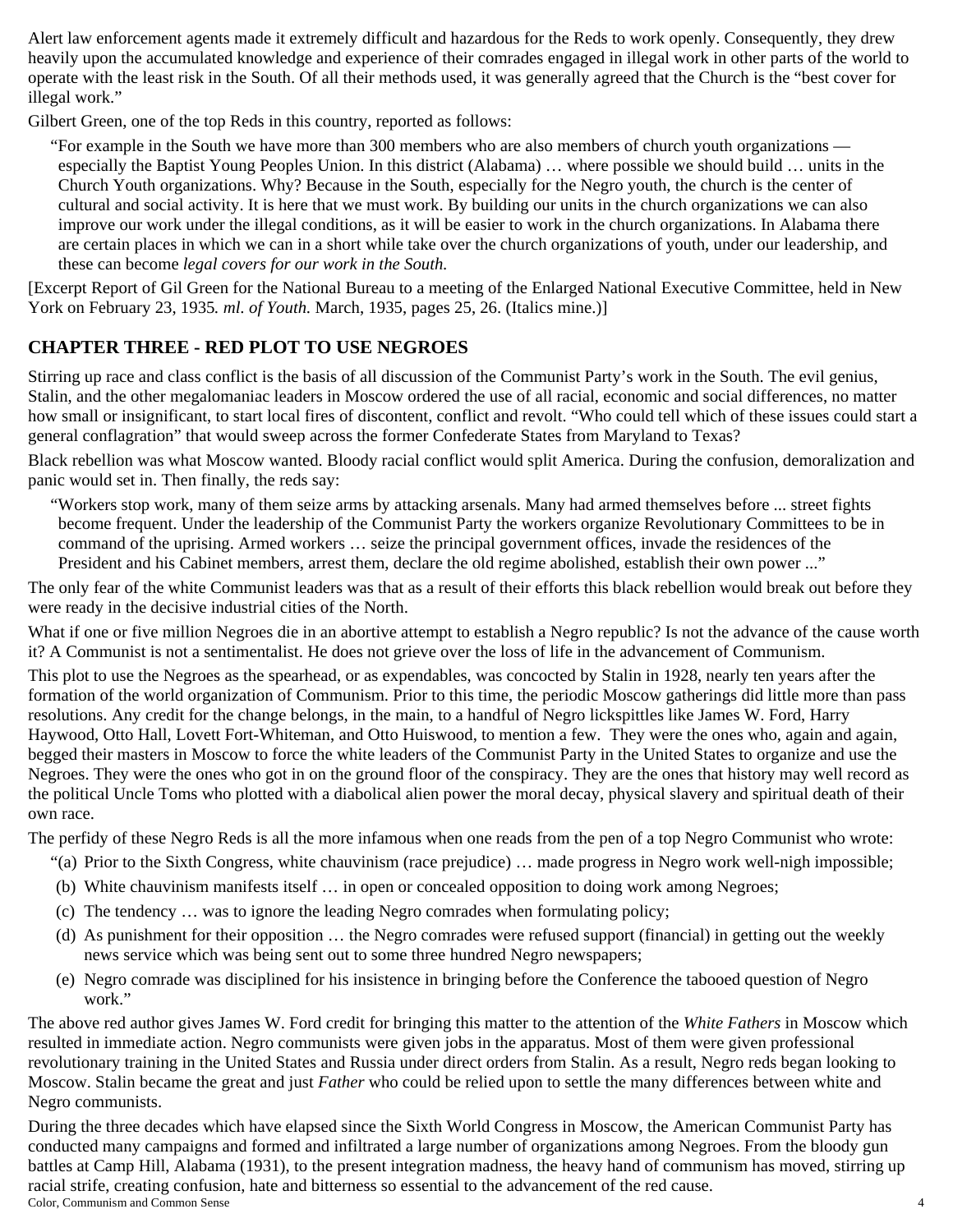One may recall organizations formed, directed, controlled and led by Reds and fellow travellers such as: American Negro Labor Congress, League of Struggle for Negro Rights, International Labor Defense, National Negro Congress, Sharecroppers Union, the Civil Rights Congress, Negro Labor Victory Committee, Southern Negro Youth Congress, Negro Labor Councils, etc., ad infinitum, that exposed millions of Negroes to Communist ideas. The list of sponsors, officers, and contributors reads like a Who's Who in the Negro intellectual, professional, labor and religious circles.

Through the aforementioned organizations and many others, Negro institutions of higher education like Howard University were penetrated to subvert teachers and students and thus politically contaminate the intellectual stream of Negro life.

White leftists descended on Negro communities like locusts, posing as "friends" come to help "liberate" their black brothers. Along with these white communist missionaries came the Negro political Uncle Toms to allay the Negro's distrust and fears of these strangers. Everything was inter-racial, an inter-racialism artificially created, cleverly devised as a camouflage of the red plot to use the Negro.

#### **CHAPTER FOUR - BANE OF RED INTEGRATION**

Many Negro intellectuals, artists, professionals, etc., were carried away with this outburst of inter-racialism. Here was an opportunity to be accepted by the other racial group. Secretly, they had always wanted to get away from the other Negroes. Moving around among whites would somehow add to their stature and endow a feeling of importance. So they went after communist inter-racialism like a hog going after slop.

There are numerous examples of the harmful and deadening effect of communist inter-racialism (integration) on any proposal for constructive Negro projects. Of these examples, I will cite only a few.

*First,* during the latter 1930's, the Negro and white reds, fellow travelers, et al., waged an intense campaign against Harlem Hospital in New York. Inside information, supplied by reds on the hospital staff, told of crowded conditions and improper treatment. Some of this information was so derogatory that many dubbed Harlem Hospital the "Butcher Shop." Street meetings, indoor rallies, united front conferences made overcrowding and improper hospital treatment the main subject matter. Demands were made on the city officials for more and better hospitals without success. Charges of race discrimination filled the air. The reds had a field day building up racial tensions.

Everybody was talking about the overcrowding in the Harlem Hospital. So a group of Negroes, believing in "doing something for yourself," came up with the idea of a Negro community effort to found a hospital. They saw in such a project a chance to render great service to the people in the community and to show to the Nation and the world an example of Negro resourcefulness. Jews, Catholics, Presbyterians and others founded hospitals, so why not Negroes?

The Communists were not interested in a Negro hospital, founded by Negroes and redounding to their credit. Such a project would take away a key issue in racial agitation and radicalization and isolate the reds. So they acted swiftly and decisively, through their Negro intellectual tools in the community, to kill the project aborning.

The late Claude McKay, Negro poet, whom I knew very well, wrote about it as follows:

- "There was a project to found a Negro hospital a few years ago, but before it was launched the idea was killed by the obstreperous and extremely vocal and effective group of Negro intellectuals who style themselves the 'anti-Segregationists'. They maintained that a Negro hospital would be an incentive to the greater segregation of Negro doctors.
- "Preposterous is the situation in which the entire Negro minority is placed by its irrational intellectuals and their canny 'radical' white supporters.
- "I predict that nothing could be more effective in breaking down the barriers of Segregation and compelling white doctors to recognize the merits of colored colleagues than the establishment of a great Negro hospital in Harlem. … Moreover, such an institution could become an asset to the American medical profession. White doctors would be more attracted by the outstanding work of their colored colleagues, just as white educators and intellectuals were drawn to Tuskegee to study the great work of Booker T. Washington."

*Second.* A well-known Negro real estate man called together a group of prominent Negro intellectuals and professionals for the purpose of launching a Negro housing development through the purchase of land and home construction. Such a project, he argued, would go a long way in showing other races that Negroes can build ideal communities and maintain standards second to none. He had maps showing fine locations that even from a land purchase angle proved that it was a good investment. But he couldn't get to first base. Why? Because they were against setting up "Negro Communities," that is "segregating ourselves." "They," he said, "were all for integration in white communities."

*Third.* A prominent Negro dentist, who became "well to do" in the Negro community, takes great pride in his radical views and associations. He purchased a home in a "White Neighborhood" for \$20,000. He has since added approximately \$10,000 for repairs and alterations. Publicly, he boasted about his being the only Negro family in the neighborhood. He makes his money off Negroes; he is a Negro; but he doesn't Want to live among them. To him, the mark of success is a good bank reserve and a home in a white neighborhood. His only fear is that his white neighbors will sell to other Negroes and move to another area. To him, and to so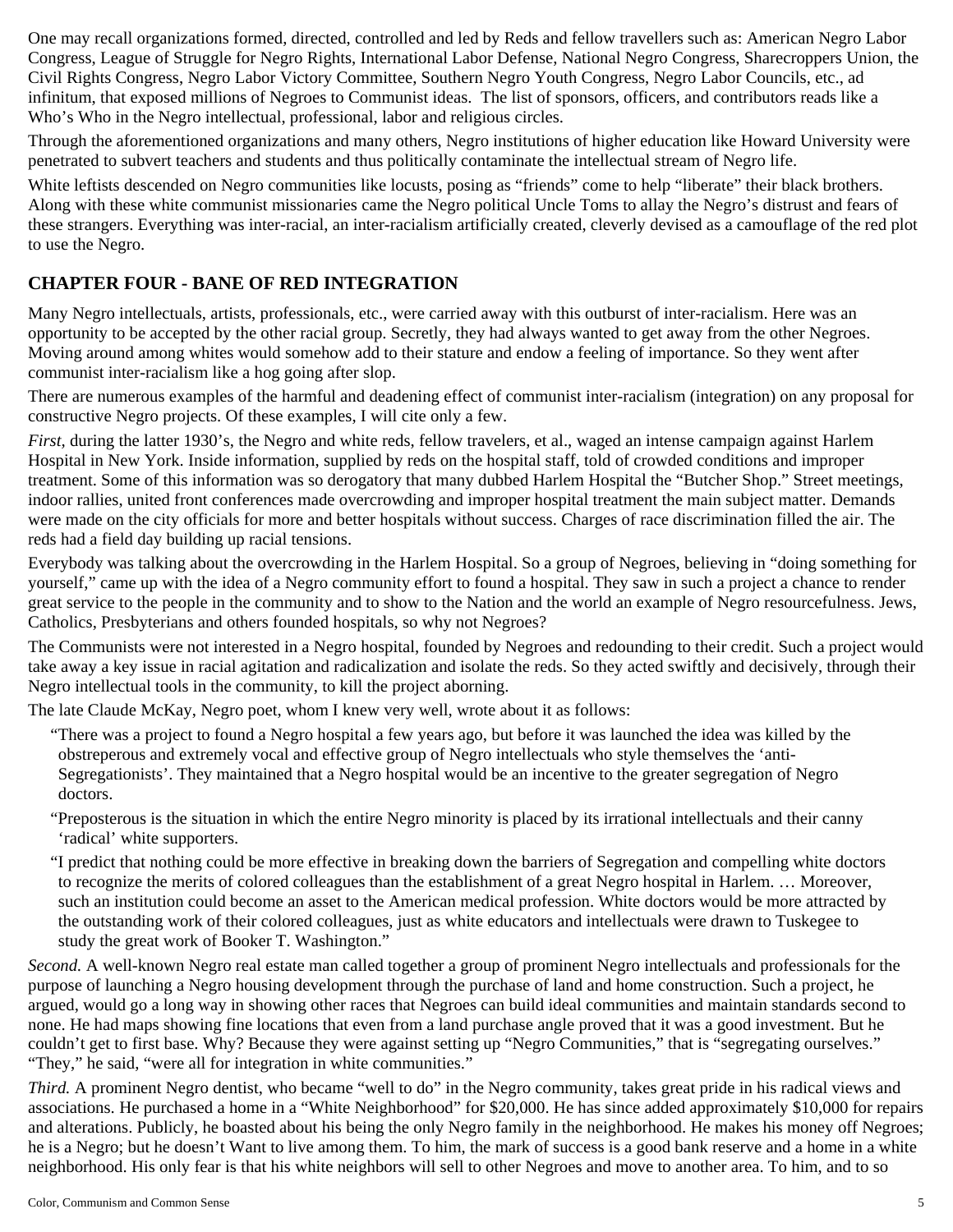many others of his ilk, the very thought of members of his own race replacing his newly found white neighbors gives him "conniptions."

However, it makes no difference what are the circumstances. The Negro crasher of the "Lily White Section" is sure of full cooperation and aid of the reds and all so-called progressives to beat down and discredit the opposition.

Negro integrationists, in the main, can be placed in three groups, as follows:

- (a) Those who seek acceptance in white communities only for themselves, to the complete exclusion of other Negroes.
- (b) Those who are paid agents of unprincipled or racketeering white real estate men, exploiting the anxieties and fears of the white community to reap a financial bonanza.
- (c) Those who are block busters, that is a Negro family for whom the reds or so-called progressives have either purchased or rented a home or an apartment with the full knowledge that its transfer is going to arouse social resentment, bitterness and hostility.

Regardless of the group into which the Negro integrationist falls, he is like "manna from Heaven" to all those who deliberately seek to arrest the steady advancement in race relations and to turn it into a shambles for alien or partisan political purposes.

Significant it is to note that the reds and so-called progressives never spend money on projects to "help" the Negroes unless these projects pay off in race conflict and animosity. They know that the "blockbuster," like the interloper and party crasher, is always resented and usually gets the "bum's rush." That is why they seek to cast the Negro in such a light. It builds up open and hidden resentment that can be exploited.

Some people describe New York City as a "melting pot." At best, this is only wishful thinking. The numerous racial and national groups are as easily identified today as ever. The geographical areas where each group settled or resettled remains. Thus, there are in New York German sections, Italian sections, Irish sections, Jewish sections, Puerto Rican sections, Chinese sections, Negro sections, etc. In short, there may be found as many sections as there are national groups or races. National, social, cultural, linguistic, religious and other common factors effect this sectional cleavage. Parades and gala affairs in national costumes are not uncommon. The same may be said of every part of our country. Though these national, racial and religious differences divide them like five fingers on the hand, yet they are one solid fist as Americans.

The Communists try to exploit these national, racial and religious differences in order to weaken, undermine and subjugate America to Moscow. Like a serpent, they use guile to seduce each group. At no time have the Communists even hinted or suggested to any group, other than the Negro, that their clannishness or tendency to colonize a given area creates a "Ghetto" or "Quarters." Were they to do so, they would be jeered out of each section as crackpots.

Evidently the reds had international propaganda in mind when they described Negro sections as "Ghettos" because the definition of the word *Ghetto* in no way applies to a Negro section any more than it does to a German, Irish, Jewish, Chinese or any other section in America.

#### The *Encyclopedia Britannica* states:

- "Ghetto, formerly the street or quarter of a city in which Jews were compelled to live, enclosed by walls and gates which were locked each night. The term is now used loosely of any locality in a city or country where Jews congregate.
- "During the Middle Ages the Jews were forbidden to leave the ghetto after sunset when the gates were locked, and they were also imprisoned on Sundays and all Christian holy days."

Negroes band together in sections like other races and national groups much for the same reasons. Like other racial and national groups, they can buy land, build communities, settle in any section of the country. Like other racial and national groups, they can make their sections as nice and attractive as possible. The maximum business, cultural, sanitary and social services are within their reach as with other groups.

The Communists, through propaganda, have sold a number of Negro intellectuals the idea that the Negro section is a ghetto; that white Americans created it, set its geographical boundaries; that it is the product of race hate and the inhumanity of white Americans. Therefore, it is a struggle of Negro against "white oppressors" for emancipation.

Naturally, those holding such views have no community pride, no interest in doing anything to improve its services because that would be aiding and abetting "segregation" and maintenance of the "ghetto."

Moreover, they oppose any race project inside or outside the Negro section for the same reason. Everything has to be integrated or it is *taboo.* In this way, they paralyze Negro initiative and resourcefulness, casting the race in the mold of one that is incapable of producing anything for the advancement of society. At the same time, it creates the impression among other racial groups that the Negro waits for them to prepare the banquet so that he can step in and enjoy it.

Obviously, this line, deliberately spread by the Communists, leads to the worst kind of mischief. It strengthens and creates racial prejudices and lays the basis for sharp racial conflicts. Shirking social responsibility and blaming others may be the easy way, but it is only a short cut to Communist slavery.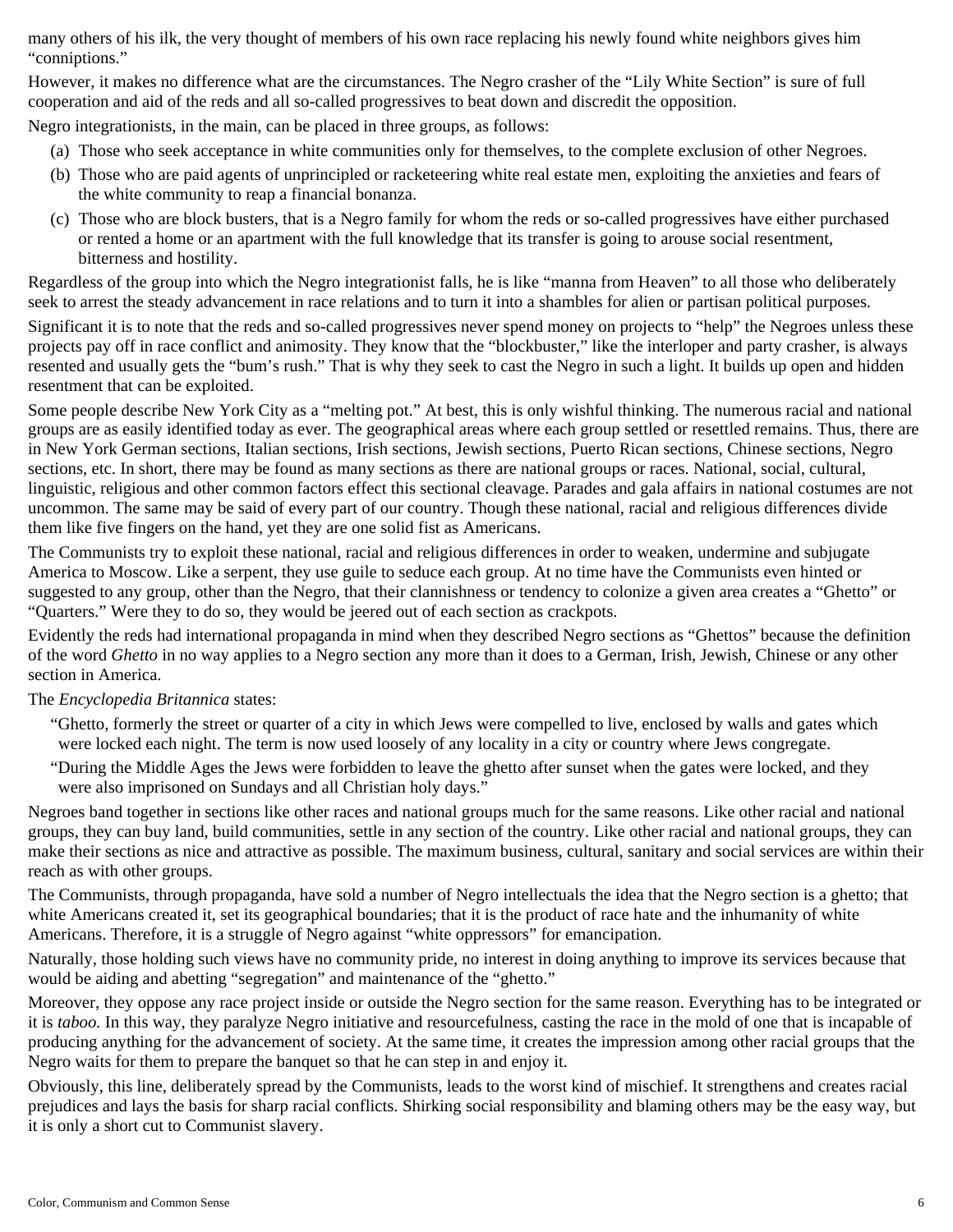#### **CHAPTER FIVE - DESTROYING THE OPPOSITION**

No small amount of support of the Communist cause came from important and influential Negro newspapers. The late Robert Minor, a top Red, wrote:

"In some of these papers repeatedly appear open admissions that the Communist Party is the only party that advocates or fights for equal rights for Negroes and the right of self-determination for the Negro people."

He cited two of "many examples" of this reaction of the Negro press. Because of lack of space, I shall quote only three excerpts from one of his examples:

"No Menacing Reds (From *The Afro-American,* Baltimore).

- "The Reds are going our way. Like ourselves, they represent a feared and hated cause. They are the first white group since Emancipation to advocate race, social equality and intermarriage for those who wish it.
- "In fact, there is more real Christianity among white Communists than in the white YMCA, the white Christian Endeavor Societies, or the white so-called Christian Churches.
- "The Reds are no menace to Negroes. In fact, it is comforting to find groups of such people as Communists in this color mad world."

There were also Negro intellectuals, artists, professionals, politicians, etc., seeking a ladder to success. They are used according to the strategic needs of the Communist Party. In preparation for their treacherous role, the Party passes along the word covertly or openly to give them preferred treatment. Forces, money, publicity, etc., are used in the build-up to change comparative Negro unknowns into national and international "Race Leaders."

Wires were pulled in local, state and federal governments to appoint, upgrade and transfer to strategic positions Negroes whom the communist apparatus could use. Congressional records show that an internationally prominent Negro was aided in his rise by red spy, Alger Hiss. We have never heard of this same Negro ever recommending any qualified member of his own race as a government appointee. The record does show that he recommended white appointees, later shown to be connected with the Communist conspiracy.

Take also the example of a well-known Negro Federal judge who made two rulings in favor of the criminal communist conspiracy. He was known as a communist fronter before he was appointed. He is hailed in the Red press and was boomed for the Supreme Court.

In both instances, the long range investment of the Communists paid off. Similar examples can be cited again and again. As a result, belief has grown among Negro opportunists that if you want to get ahead, play ball with the reds.

Whenever the reds do a successful "job" on a so-called renegade or militant anti-Communist, it rivets tighter the "conspiratorial" cover" of the Party. To insure this end nothing is more enlightening than a few object lessons.

The awesome spectacle of the array of forces in all walks of life, potent and with ample money, cold-bloodedly and efficiently going about the job of destroying the reputation and influence of those designated as enemies of Communism keep many in line and enforce silence.

And, too, the hand of the assassin is used in some instances where it can be done with impunity.

Few men want the medicine the reds gave the late Senator Joseph McCarthy which the reds boast is the best cure for militant anti-Communists.

Also among those at the top of the list of red victims are George Hewitt, alias Timothy "Tim" Holmes, William "Bill" Nowell and Charles White (murdered). They were Negro professional revolutionists having received their training in the Lenin Institute in Moscow, USSR Years of experience on all levels of the Communist apparatus eminently qualified them for the task of ripping the conspiratorial cover from the Communist Party and exposing the flagitious plot against the Negro. When these Negroes defected, they automatically became a serious threat to the Party. Their knowledge of the inner workings of the conspiracy made them a danger to the red apparatus because they were beyond its power of discipline. Theirs was a sincere and total abandonment of Communism. They knew of their own knowledge its dire threat to humanity, so they cooperated with all government agencies investigating, exposing and prosecuting Communists. As a result, they became "enemies of the Party apparatus," "renegades of Communism" and were treated like outcasts with every Red Hand against them.

The National Disciplinary Commission of the Communist Party, feared and respected by all reds, as an arm of the Soviet Secret Police, placed on these defectors the word "informer," the dreaded tag of the criminal underworld. This solemn pronouncement means the "full treatment" to show the "comrades" what happens to those who desert and fight the Party. So complete was the campaign of slander, threats, persecution, and social ostracism that all the above-mentioned Negro ex-reds were driven to an untimely grave.

That this can happen in our Republic under God is unbelievable but *TRUE.* No wonder then that today the wrath of the Communists is more to be feared than the Judgments of Heaven.

To sink their claws in, subvert and use the Negro people, Moscow must have loyal, dedicated, trained Negro professional revolutionists who can easily be manipulated, that is, made to follow the Party line.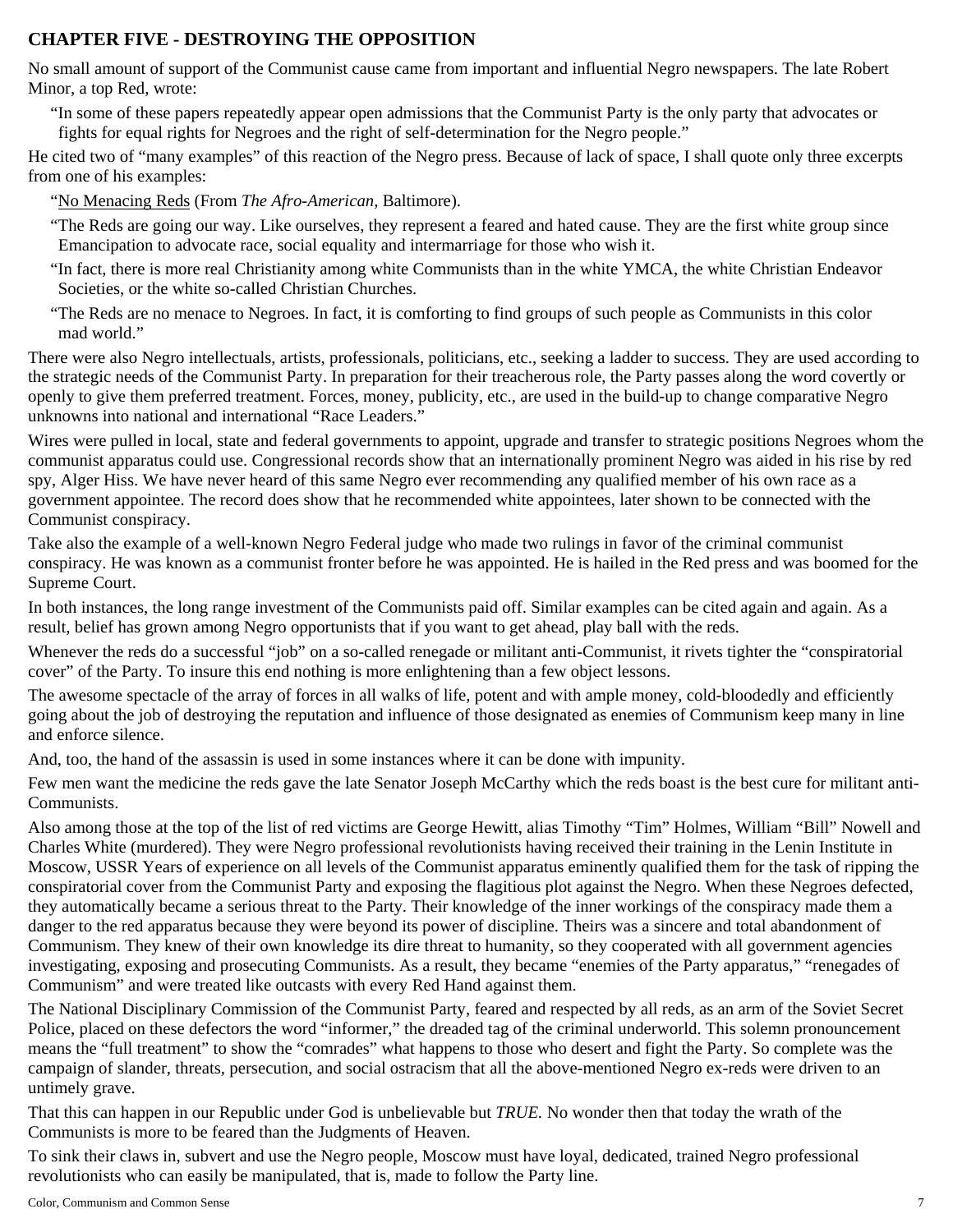Loyalty is placed first because the Communist Party leaders demand that loyalty to the Party be placed above and before *everything* and that includes race, relatives, family and loved ones. It entails a complete surrender of the will to the communist hierarchy. A willingness to do anything, go anywhere and say anything you are told is a condition of Communist membership.

Out of the fires of such exacting indoctrination and training have come the treacherous Negro red leaders who serve faithfully their masters in the Kremlin. The James Jacksons, the Henry Winstons, the William Pattersons, the Louise Thompsons, the Maude Whites, the Harry Haywoods, the Ben Davises, the Doxey Wilkersons, the James W. Fords, et al., make up the cadre around which the present racial conflict or "liberation movement" is being built.

Moreover, they are the ones who devise the methods and techniques used by their puppets to destroy the reputation and influence of those who stand in the way of the gathering momentum of the Negro liberation juggernaut.

Except for a brief period during the latter 1930's, the reds called those persons "Uncle Toms" who sought solution of the race problem through the medium of education, patience, understanding and discussion which would lead to mutual agreement. Since any program leading to a peaceful solution of the race problem automatically excludes and dooms red efforts among Negroes, it goes without saying that the reds are going to oppose it. The chief targets are the responsible advocates of such a program. They must "be discredited and isolated from the masses." So, in addition to the tags of "enemy of the race," "tool of the white ruling class," "traitor to the race," the reds have added the opprobrium of "*Uncle Tom."*

In their usual diabolically clever way, the reds took the name of a fine, sincere and beloved character made famous in the greatest indictment of chattel slavery and transformed him into a "dirty, low, sneaky, reacherous, groveling, sniveling coward." This the reds did in order to make the name "*Uncle Tom"* the symbol of social, economic and political leprosy.

Today, the name "*Uncle Tom"* among Negroes ranks with the term *McCarthyism* generally, turning many ministers into moral cowards, many politicians into scared jackrabbits and many other leaders in hypocrites.

No man dare stand up and proclaim convictions counter to red agitation without running the certain risk of being pilloried. The reds, their fellow travelers, leaders of the N.A.A.C.P. and other race agitators have created an ideal climate for such persecution.

Ironically, the communist definition of "*Unc1e Tom"* applies to the Negro red and fellow traveler more than it does to any one else. In fact, I do not know of any Negro, living or dead, who sank to the depths of cowardice, servility, and treachery as has the Negro red. One has only to read the "wailings and lamentations" of Pettis Perry to his white masters in the Communist Party to do something about the widespread race prejudice permeating that Party from top to bottom. Such prejudice in the Communist Party, in the opinion of Pettis Perry, prevents the communist apparatus from effectively exploiting the Negro people.

#### **CHAPTER SIX - THE REAL "UNCLE TOMS"**

Ironically, after more than three decades, the reds can't eliminate race prejudice from their own ranks. Pettis Perry's articles clearly show that the centuries' old racial, national, social, economic and political differences between peoples plague and bedevil the communist vanguard despite indoctrination, training, discipline and so forth. The human element resists the red straitjacket.

Naturally so, because you can't level everybody off, toss them in a pot, and stir them up without producing a social disorder.

The top white Communist leaders know that racial, as well as other differences between peoples, have existed over a long span of years and will continue to exist even after centuries of re-education under Communist rule. They also know that these differences can be used to play race against race, nationality against nationality, class against class, etc., to advance the cause of Communism.

Posing as a "friend of the Negro," they, under the guise of a campaign for Negro rights, set race against race in the cold-blooded struggle for power. Their hypocrisy and the falsity of their claims are clearly revealed in a number of instances. For example, while the reds and their fellow travelers were stoking the racial fires on the issue of restrictive covenants:

"In New York, some 46 comrades, including the chairman, signed leases containing restrictive covenant clauses. This was also true of two leading comrades in the trade union movement … Some comrades said 'that those involved needed a home' and therefore ... it was 'all right' for them to sign such clauses."

While the white reds were renting apartments and subletting them to Negroes to stir up racial bitterness and hate such as existed in Stuyvesant Town, in New York City, they carefully avoided living in a Negro community. A top white red "was in the act of moving in to the River-ton Housing Project in Harlem, but decided against it because," to quote him, "a survey disclosed that only 5 to 7 per cent of the inhabitants of the project were white families, and therefore that would have been a bad environment for my kids."

The white Communists have nothing but contempt for Negro Communists (and justly so) and this is openly expressed. For instance:

"White comrades living in a Negro community and holding positions in the clubs were not on speaking terms with most of the Negro comrades.

Their utter hypocrisy is also revealed in the following:

"White comrades going into the mass organizations made up predominantly of Negro people...constantly shout that 'We must fight for Negro rights.' Yet when they meet Negro comrades and other Negro acquaintances on the street, especially in the downtown area, they do not even speak to them."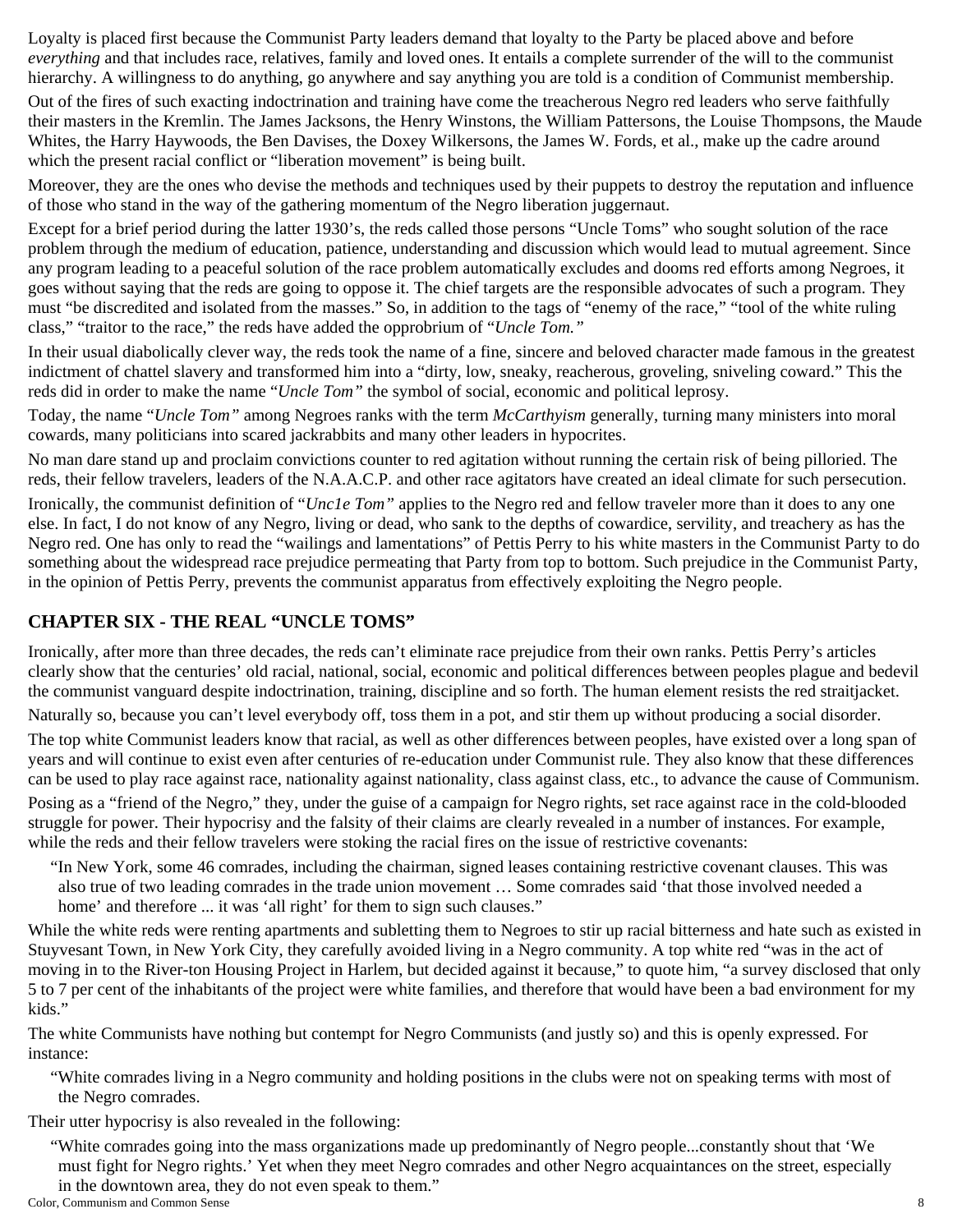Evidently, fear and distrust of the Negro male is rampant in Communist Party ranks because when the "newspapers reported a case of rape, some of the white women in the Party began to develop the idea that they should ask for police 'protection'."

Even the despised "tools of the capitalist system" (the police) are good to have around at times, say the comrades.

From time to time, the Communist leaders conduct a complete registration of all members. Any Negro comrade who does not register is told to do so or else. The "else" means loss of job as for instance:

"In New Jersey, there was difficulty in ... re-registering a Negro woman comrade, whereupon this comrade was informed that either she re-register 'or else it will be your job'," thus implying "that the Party would use its influence to carry out the threat."

*Social equality for the Negro* is a major slogan of the Communists. They use it on the one hand to mislead the Negro American, and on the other hand to create anxieties and fears among white Americans to better exploit both racial groups. What it means when applied to the Communists is shown as follows:

"A number of instances … Negro comrades are not welcome into the homes of white comrades. In some cases, they are received early in the morning, when neighbors may think they are domestic workers, or are welcome at night, when the neighbors of the white comrades might not see the Negro comrades at all." [*Political Affairs*, June 1949.]

#### **CHAPTER SEVEN - CREATING HATE**

The red propagandists distort the facts concerning racial differences for ulterior motives. All the *right* is not on the Negro side. Neither is all wrong. The same holds true with regard to the white man's side. The repository of good or evil is not to be found in any particular race. Black men are just as good or as bad as white men. Yellow men are just as good or as bad as brown or red. It ill behooves anyone to speak about the other.

White men sold white men as slaves. Black men sold black men as slaves. Black rulers are no more humane than yellow, red or white rulers. Neither are they less brutal.

The placing of the repository of everything, right and just, among the darker races is a dastardly Communist trick to use race as a means of grabbing and enslaving the whole of humanity.

Moscow's Negro tools in the incitement of racial warfare place all the ills of the Negro at the door of the white leaders of America. Capitalism and imperialism are made symbols of oppressive white rule in keeping with instructions from the Kremlin.

To one familiar with red trickery, it is obvious that placing the blame for all the Negroes' ills at the door of the white leaders in America is to remove all responsibility from the Negro. This tends to make the Negro:

- (a) feel sorry for himself;
- (b) blame others for his failures;
- (c) ignore the countless opportunities around him;
- (d) jealous of the progress of other racial and national groups;
- (e) expect the white man to do everything for him;

(f) look for easy and quick solutions as a substitute for the harsh realities of competitive struggle to get ahead.

The result is a persecution complex — a warped belief that the white man's prejudices, the white man's system, the white man's government is responsible for everything. Such a belief is the way the reds plan it, for the next logical step is hate that can be used by the reds to accomplish their ends.

In their campaign against the white leaders in America, the reds are careful to point out that this does not apply to the white leaders of Russia and their counterparts in America. This creates the illusion that the white communists are different; that they are the friends and champions of the Negroes. This is the same sucker bait the reds used to win and use millions of white peoples now under the whiplash of Soviet tyranny. They took the Soviet road to freedom only to find it a snare and a delusion.

The fact that the reds have never contributed anything tangible to the progress of the Negro is overlooked though the reds have collected millions of dollars as a result of race incitement.

Like the Communist Party, the N.A.A.C.P. has collected millions of dollars through exploitation of race issues. The bigger the race issue, the bigger the appeal and the bigger the contributions. Last year, according to Roy Wilkins, the N.A.A.C.P. had the greatest financial year in its history."

Yet one cannot find any report of any of this money being spent for factories and shops to provide jobs, land and home construction, specialized training for talented youth, hospitals, convalescent homes, classes in sanitation and personal hygiene, care and upkeep of property, combating crime and juvenile delinquency, centers to aid Negro youth in preparing to meet stiff employment competition in science and industry.

It is then no accident that the N.A.A.C.P. is dubbed "The National Association for the Agitation of Colored People." The record speaks for itself. Millions for agitation; not one cent for those things that win the respect and acclaim of other races and national groups.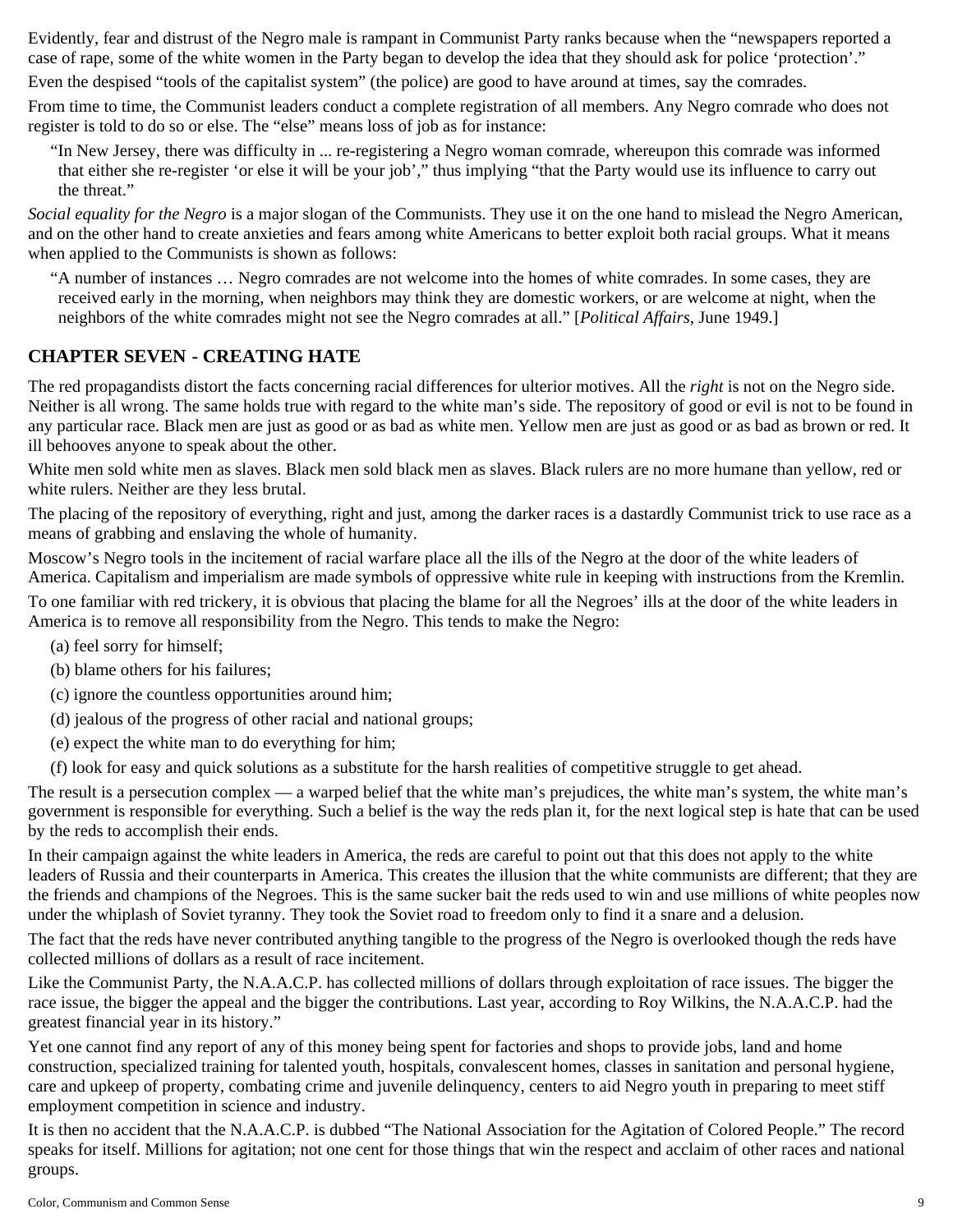The N.A.A.C.P. set up the situation that erupted into racial violence at Little Rock, Arkansas. Reds all over the world dramatized the racial incidents created in Little Rock as examples of how white Americans resort to extremes of racial violence to deny Negroes an education. Every Communist Party in Asia and Africa, it seems, was alerted to "do a job" on America. At the same time here at home, they were screaming about the damage to our prestige abroad. Any way you look at it, it is a two-way pincer movement against Uncle Sam.

Therefore, we may readily assume that any damage done to our prestige abroad should be at the feet of the N.A.A.C.P. and the reds who started the trouble. What is significant is that those who spread the lie that violence erupted because Negro children are denied an education have not repudiated it.

Any confusion or misunderstanding created abroad has not been cleared up by the N.A.A.C.P. leadership. At no time have they admitted that no Negro in the United States is denied an education. And, too, they have not admitted that not every Negro wants an education, for reasons better known to himself. That accounts for many Negroes not being able to read or write. Moreover, there are free schools open both day and night for all those who want an education.

There are Negro institutions of higher learning and integrated ones, based upon geographical lines that make available the highest type of training for those Negroes who seek it. There are special scholarships and funds created by white philanthropists that enable Negroes to attend the finest universities and colleges in the country. What is ironic is that most of the Negro leaders responsible for the incitement of racial violence have been the recipients of these scholarships and grants. They possibly would have been cotton pickers or bootblacks were it not for this aid. Because only this aid gave them the free time to plot the destruction of America.

One can very well question the sincerity of the reds and the N.A.A.C.P. when they try to create the impression that America in general and the South in particular is a hell hole of despotism where the Negro is concerned. This is so since the whole issue boils down to taking Negro children out of one school and transferring them to another so that they can be seated with white children on the assumption that only in this way will the Negro child get an education.

What really is being implied is that the 113,000 Negro teachers in Southern schools are inferior, incompetent and unable to properly teach the children of their own race. Since it is no longer made a question of better schools, better facilities and equal pay, it is a question of liquidation of the Negro school and the Negro teacher under the guise of integration.

Naturally, white parents are going to resist any attempt to force them to send their children to school on an integrated basis when Negro teachers are considered unfit by members of their own race.

Maybe this is the reason why hundreds of Negro teachers were fired in the border and Southern states where there was token integration.

It is also implied that a Negro child is handicapped in his studies unless he is sitting beside a white child. What could be more nonsensical or ridiculous? It is a sad commentary on the ability of the Negro child to say that he cannot properly study or that he will develop harmful complexes if he does not sit beside a white child. By what quirk of reasoning does one conclude that sitting beside a white child will help a Negro child make the grade? Experience shows that a student's success is determined by how much attention, time and effort he is willing to put into his studies.

In New York, for example, many Negro junior High and High School graduates are outrageously poor in spelling, writing, reading and mathematics. Yet they attended integrated schools.

Even the report of the Public Education Association in 1955 admitted that Southern Negro children moving to New York City are on a level two grades higher than those in New York City schools.

What is also important to remember is that the late Dr. George W. Carver, the outstanding Negro scientist, was born of slave parentage. He did not learn to read and write until he was twenty. He worked his way through school to become one of the world's greatest scientists. He didn't have the opportunities of young Negroes today. Every difficulty was a challenge, so he had no time to develop complexes.

The main danger and handicap to the Negro is not the Southern school, but the persecution and hate complex the N.A.A.C.P. and the reds are trying to create.

### **CHAPTER EIGHT - MODERN DAY CARPET BAGGERS**

At the root of all the present racial trouble is interference in the internal affairs of Southern States by people not at all interested in an amicable settlement of any problems arising between Negro and white Americans.

This interference comes from organizations and individuals in the North seeking to use the Negro. Among them are found Communists, crypto-communists, fuzzy-headed liberals, eggheads, pacifists, idealists, civil disobedience advocates, socialists, dogooders, conniving politicians, self-seekers, muddle-headed humanitarians, addle-brained intellectuals, crackpots and plain meddlers. Like "missionaries," they descend on the South ostensibly to change or alter it to benefit the Negro.

In fact and in implication, all of them seek to by-pass the responsible white and Negro leaders in the South to effect a solution. They employ a pattern of setting up provocative situations which inflame and agitate the white populace and then using it as propaganda here and abroad against the South in particular and all of America in general.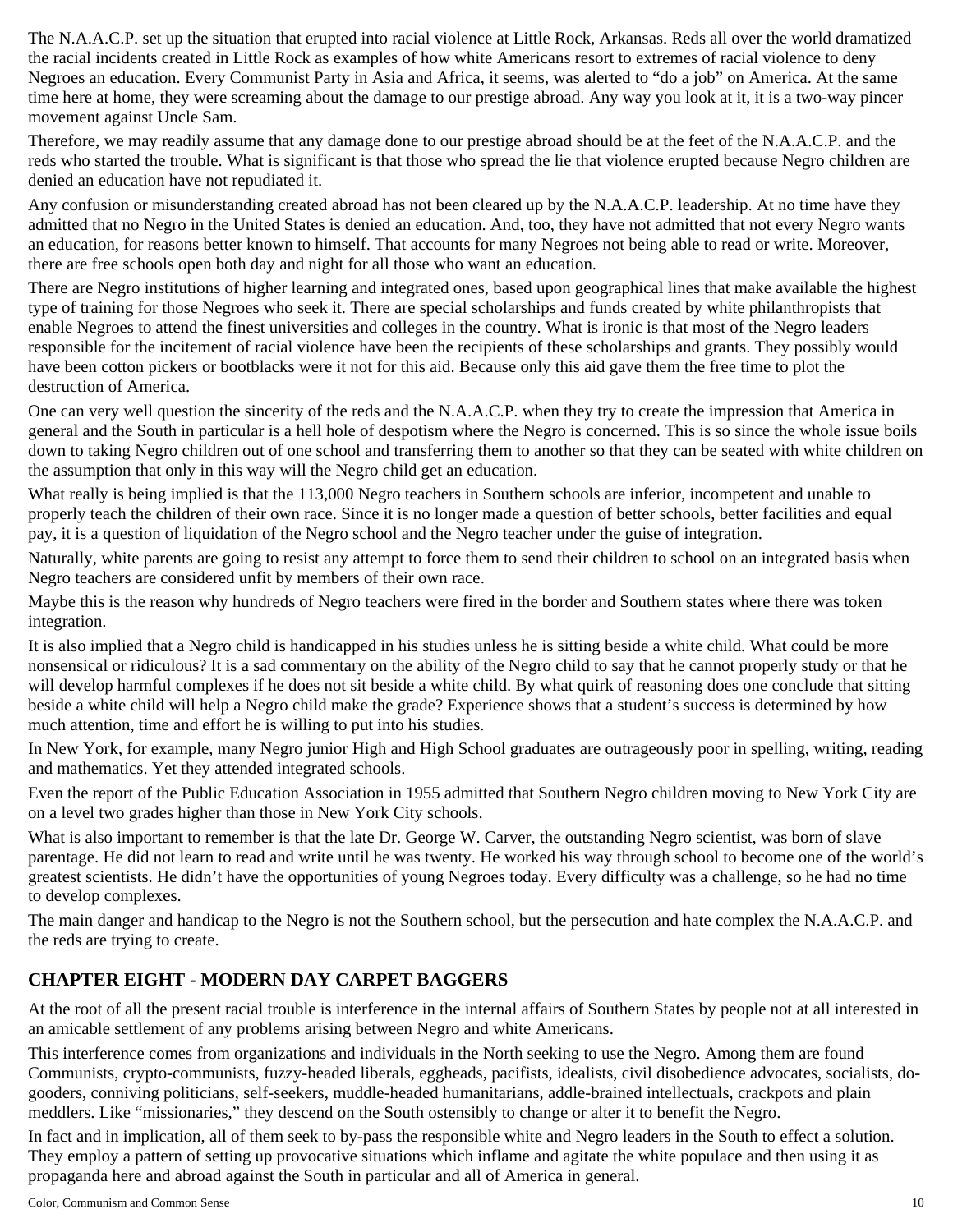White Southerners who oppose these "missionaries" are pounced upon and labeled "race baiters," "reactionaries," "Ku Kluxers," "white supremacists," "persons outside the law" and so forth.

Negro Southerners who oppose these "missionaries" are also attacked and labeled "Uncle Toms," "traitors of the race," "handkerchief heads," "white folks' niggers" and so forth.

Obviously such name calling is a deliberate attempt on the part of these "missionaries" to scuttle all the progress made by the Negro since slavery by creating an atmosphere of distrust, fear, and hate. Like a witch stirring her brew the "missionaries" stir up all the sectional and racial bitterness that arose in the wake of the Civil War and Reconstruction. They open old wounds. They thumb the pages of closed chapters. They rake over the dying embers of old grudges, old grievances, old fears and old hates, that time has been gradually consigning to history in the onward sweep of a young, lusty, healthy and growing nation.

Labeling opponents is a specialty of the reds. *Smear is a cardinal technique.* Any label found in the red stockpile, you may be sure, is carefully made and selected to draw the maximum hate to the person or persons, the group or the organization to which it is attached.

The use of such labels has a tendency to divide America. Nothing, in my opinion, would please the aforementioned weird assortment of "missionaries" more than a divided America unless it is a Soviet America. They are forever predicting it, and at the same time working tirelessly to bring it about.

Moreover, while they talk about "racial strife" in America as providing grist for Moscow's propaganda mill they are busy creating it. They are careful to hide the fact that they are responsible for the provocations of extremists as was the case in Little Rock.

In all red propaganda, here and abroad, such acts of extremists are made the symbol of the treatment of the Negro in America. It also is the red smear pot in which all opponents of a "forthwith solution" of the race problem are tossed. The fact is that the majority of white Southerners are opposed to extremists. All-white Southern juries have convicted some of them as troublemakers and white Southern judges have sentenced some of them to long prison terms. This is deliberately ignored or played down by the leftists.

Mr. James P. Mitchell, Secretary of Labor, reported that the Department of Labor in a recent survey found that:

"Purchasing power of the Negroes was more than \$17,000,000,000 and that a third of the Negro population owned their own homes. Negro wage earners, he said, make four and a half times what they earned in 1940."

He listed important gains by Negroes in ownership of banks, insurance companies, businesses, civil service employment and professional, skilled crafts and clerical and sales fields. In education, he said, Negro college enrollments have increased at a rate six times that of white students, while more than 98 per cent of Negroes between the ages of 7 and 13 are in school.

These facts, too, are ignored or played down by the leftist "missionaries" and irresponsible crusaders. In political warfare, it seems a cardinal principle to credit your enemy with only that which will hasten the build-up for his destruction.

The media of public information is far from free of communists and fellow travelers who operate under the guise of liberalism. They are ready at all times to do an effective smear job. Among these red tools may be found editorial writers, columnists, news commentators and analysts, in the press, radio and television. They go overboard in giving top news coverage to racial incidents, fomented by the leftists, and also those incidents that are interpreted so as to show "biased" attitudes of whites against Negroes. This is a propaganda hoax aimed, not at helping the Negro, but at casting America in a bad light in order to destroy its prestige and influence abroad, thereby aiding Soviet Russia in the penetration and conquest of Asia and Africa.

In the meantime the Negro is the sacrificial lamb — the innocent victim of the widespread racial hate which the leftists are creating. The energizing of race hate is an asset to the red cause. The more, the merrier, so long as it erupts in cross burnings, threats, loss of jobs, refusal of loans, boycotts, bombings, fist fights, beatings and shootings.

Thus all racial progress based upon understanding, goodwill, friendship and mutual cooperation, built up painfully over the years, is wiped out. White Americans are set against Negro Americans and vice versa. The stage is thus set for the opening of a dark and bloody era in Negro and white relations.

Many white Northern politicians objectively aid the rapidly deteriorating racial situation through the exploitation of leftist propaganda to garner Negro votes. They care not a tinker's dam about the Southern Negro and simply flatter the Northern Negro whom they consider a gullible fool. Getting elected and re-elected is their only concern.

Dishonorable mention should also be given to those white individuals and racial groups posing as friends of the Negro only to use him as a spearhead to attain certain objectives. They constitute in no small way the financial sinews of the movement. Naturally, they project programs and policies on those Negro tools who live off their largesse. Since "he who pays the piper calls the tune," could anything less than full submission be expected by these so-called Negro leaders? It does not matter to what extent Negro Americans generally feel the brunt of the racial hostility which these harmful programs engender, so long as the so-called Negro leaders win the approbation of their white masters and the money keeps rolling in.

Significantly, among all the aforementioned groups and individuals, there is only one highly organized, trained and disciplined force, and that is the Communists. So they are able to use, manipulate and combine this weird assortment of leftist "missionaries" in one way or another to bring about "a social upheaval which will plow up Southern institutions to their roots."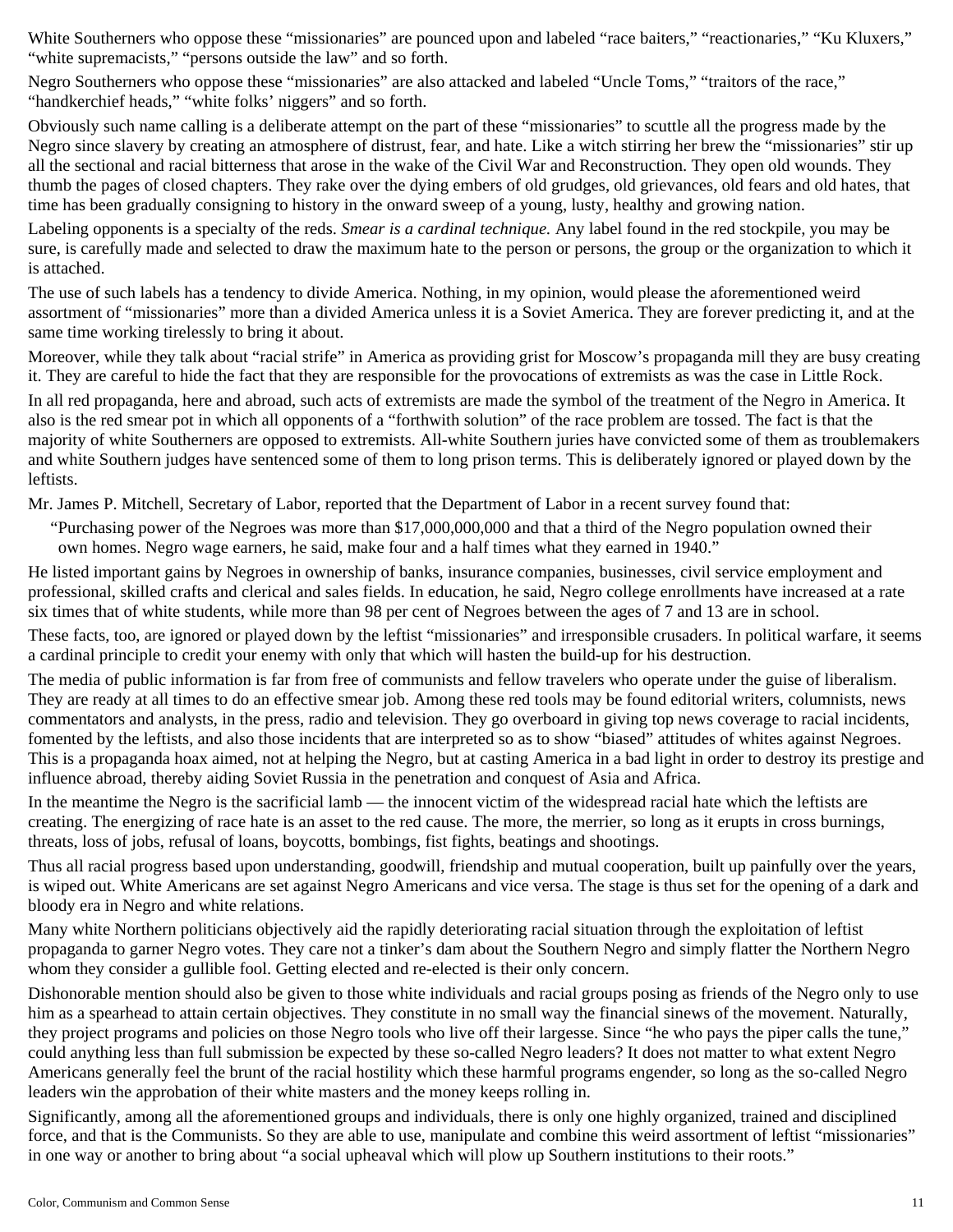Indeed the spectre of the *modern Carpet Bagger* haunts the South. Reds, NAACPers, do-gooders and other "missionaries" follow in the footsteps of those Northerners who for narrow, selfish, personal or political reasons meddled in the affairs of the South in the period immediately following the Civil War. Like their predecessors, these *modern-day Carpet Baggers* create only mischief for they have no true interest in the South.

A check of the record of these *modern-day Carpet Baggers* will show that most of them are either Communists or persons who have been, or are now, associated with the Communist cause as a fronter, endorser, or fellow traveler.

Under the circumstances, it becomes the bounden duty of every government agency, in the interest of internal security, to reveal to the American people the record of each individuals regardless of race, creed, religion, position or rank, who is involved in inciting white and Negro Americans against each other.

Naturally, the opponents of the publication of such information are going to scream louder than ten thousand pigs caught under a fence. Charges of anti-Negro, anti-democratic bias will fill the air. "Old man Smear" will have a field day. In this way, as in the past, any real investigation of Communism or pro-Communism among Negroes is headed off, defeated or driven into a blind alley. Color and race thus becomes a sanctuary. On the one hand, patriotic and honest politicians and officials do not dare invade it critically without dire consequences to their personal reputations. On the other hand, this same "sanctuary" becomes the playground, not only of the reds, but of hypocrites, demagogues, bigots, self-seekers, opportunists, conniving politicians and other dregs of human society.

Too few Americans in our day have the courage of their convictions. Too few will fly in the face of leftist opposition. Too few will stand up for truth in the face of the ominous and destructive storm of "me-tooism" or the communist ideological regimentation that hangs like a pall over our country. Many take the attitude that it is better to be safe than sorry or conclude, after a little difficulty or several reverses, that "if you can't beat 'em, join 'em." The words *God, country* and *posterity* have lost much of their substance and are becoming only a shadow in the hearts and minds of many Americans.

Great Negro Americans such as Booker T. Washington and George Washington Carver should serve both as an inspiration and a reminder to the present and successive generations of Negro Americans that they too "can make their lives sublime and in departing leave behind them footprints in the sands of time."

The great surge of progress of the Negro since slavery can be largely traced to the work and efforts of these two men, their supporters, their emulators and their followers. Theirs was a deep and abiding pride of race, a firm belief in the ability of their benighted people to rise above their past and eventually stand on an equal plane with all other races. Moreover, equality was to them, not just a catchword — the prattle of fools — but a living thing to be achieved only by *demonstrated ability.*

#### **CHAPTER NINE - RACE PRIDE IS PASSE**

The Negro business man has always been a chief target of the reds. They despise him because of his conservatism. They label him "a tool of the white imperialists" and an "enemy of the Negro masses." Such labels are reserved for those the reds plan to liquidate, and since the Negro business man is an inspiration and example to other Negroes to take advantage of the countless opportunities of the free enterprise system, he is therefore an object of derision by Communists. An enthusiastic response of the Negro to the appeal and opportunities for Negro business is a cardinal bulwark against Communism. Consequently, the reds seek to discredit, discourage and liquidate Negro business.

Only during the period of the *Popular Front* did the reds cease their attack on Negro business in order to link the Negro banker, broker, realtor, business man, merchant, lawyer, physician, preacher, worker and farmer with Bolshevism under the guise of a *National Negro Congress.*

Basically, the reds' policy is now, and always has been, anti-Negro business. The fact that Negro business is sustained in the main by Negro patronage, that it exists almost entirely in the Negro community, makes it vulnerable to attack by the reds. They term it a product of "segregation," "social isolation," "the ghetto," etc. And, too, the reds use the example of sharp competition between small and big business to discourage Negro entry into the general arena.

While it is true that Negro businesses in only a few instances function outside the Negro community, this does not mean that they cannot function in other areas if the Negro provides attractive goods and services. But what is wrong with the Negro owning and operating community business? The Germans, the Italians, the Irish, the Jews, the Chinese have their respective communities where they own and operate most of the businesses. At no time do they consider it as a crime. Chinatown in New York and San Francisco are splendid examples of the community resourcefulness and pride that draw, like a magnet, multitudes from all walks of life. The Negro can learn much from the Chinese.

I recently attended a luncheon at the Hotel New Yorker in New York City, sponsored by a very fine and cultured group of Negro ladies. We were served in a private dining room by white waiters and waitresses. There was not a white person present except the hotel employees, yet these Negroes considered this integration. Any one of a number of Negro caterers could have supplied the same service. What is more important is that large sums paid to this hotel could have helped develop and expand a Negro catering service. Other races have such services which are not considered "integrated." Yet the Negro bitten by the integration bug is so naive that he thinks that boycotting his own race and spending his money in a place where he is unwanted and isolated is "putting his own best foot forward." One of the officers of the group said, "It's good to be seen in such places," as if some special honor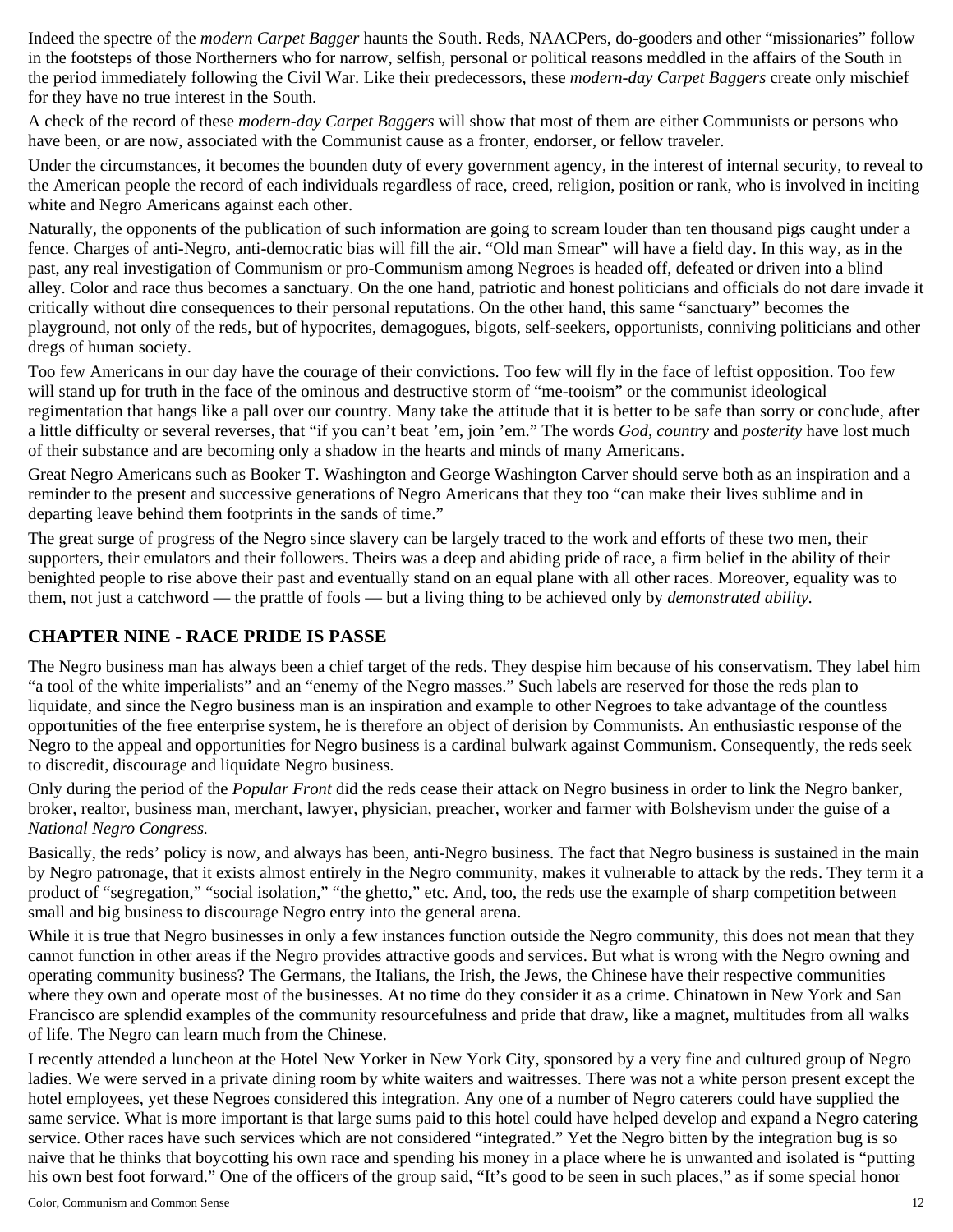had been conferred upon her. She was so carried away with the fact that she could walk through the lobby of a white hotel to a private (segregated) dining room that had I suggested that it did not mean acceptance, I would have made an enemy.

Other members waxed eloquent in their praise of those responsible for the decision to hold "our annual luncheon" in "white hotels" because it "leads toward integration." How I'll never understand. Nobody paid any attention to our coming. They had seen Negroes before. We were not too hard to be seen nor identified. We left the same way. There was no welcome mat; no enthusiastic reception. To me it seemed that the employees and management were glad to get rid of us.

The disastrous effect of "integration," so ardently advocated by the reds and the N.A.A.C.P. is evident in the following article:

#### "NEGRO BUSINESSMEN DISTURBED!

- "Negro businessmen, such as hotel owners, tavern operators and sellers of cooked food, are up in the air in some cities because Negro money is bypassing their cash registers and falling into the pockets of white proprietors who run choice spots in downtown areas.
- "This is especially true in the convention cities of Detroit and Miami. Detroit businessmen on the Negro side raised quite a howl a few months back when an all-Negro female conclave hit town and none of the delegates as much as looked through the doors of Negro-operated businesses. They slept in white-owned hotels, convened in white convention rooms, ate in white dining rooms, drank at white bars, and danced in white ballrooms.
- "Owners and operators of Negro businesses in Miami, Fla., were quite angry last year after the African Methodist Episcopal Church General Conference packed up and got out of town. They claimed AME delegates, and there were hundreds of them, spent their money with white hotels on Miami Beach and even took their meals in Miami Beach restaurants. Negro taxicab drivers were pretty hot, too.
- "Not too far back, Negro cab drivers chased a white cab driver out of Miami's Negro area because he was riding a Negro passenger.

"Somebody down in Miami must have talked to officials of the Church of God in Christ before they held their International Youth Conference there last week, because the conference was held in a Negro church, delegates lived in Negro hotels, ate in colored dining rooms, and held their banquets in big rooms made available by Negro hotels. They even held an open air festival at the all-Negro Virginia Beach just out of Miami."

[*The Pittsburgh Courier* (the largest Negro newspaper in the U.S.), July 13, 1957*, Behind the Headlines,* by Robert M. Ratcliffe*.*]

Betrayal of the Negro people may well come through Communist corruption of the Negro intellectual. This is not so difficult since the Communists, the "white liberals" and the "white progressives" do the thinking for most of them.

The utter bankruptcy of the Negro intelligentsia is startlingly evident by reason of the absence of any strong and dramatic movement for genuine Negro organization, leadership and thinking. Deep in the swamp of inferiority, lack of ability, muddled thought, the Negro intelligentsia looks to the phoney white liberals, politicians and progressive hypocrites for leadership, guidance and money. These "whites" are carriers of "isms" other than Americanism which spreads like an epidemic in the ranks of the hapless Negro intellectuals. Due to the lack of race pride, there is no immunity.

# **CHAPTER TEN - WISDOM NEEDED**

All other racial and national groups have their respective organizations. No Negro belongs to any of these organizations, nor is his membership sought or welcome. Moreover, no Negro is called upon to decide what is best for any one of these groups. What is most important is that no one of these groups considers itself "segregated" because no Negro belongs, is invited, nor has his opinion sought. Yet the Negro intellectual contends that to get together as Negroes, to discuss common problems as Negroes, to decide what is best for Negroes, without white participation, is "segregation."

Such an attitude speaks for itself. It is a hangover from slavery when the Negro had to depend on the master for everything necessary for his well being. At the same time, it proves that no "Proclamation of Emancipation" is capable of freeing those who do not wish to be free. The Negro intelligentsia, by far and large, is physically free but mentally slave. After nearly a century removed from chattel slavery, they arc unwilling and incapable of throwing off their slave psychology. Reds and political charlatans of all shades, aware of this fact, find the Negro intellectual easy prey.

Fundamentally, there is deep racial consciousness among Negro Americans. They have, in spite of the divisive influence of the Negro intellectual, the same instinctive urge to group together as have other racial and national groups.

They desire progress through the medium of education, reliability, know-how and productivity, all so essential in competitive society. They know that to hold a comparable job they must be just as good and in most instances better, though a number of Negro intellectuals try to convince them that the cry of discrimination is a good substitute.

Furthermore, they know that a number of Negroes developed skills during the war, but that the great majority are not highly skilled or trained to fit into industry during this atomic age. (Thanks to W. E. B. DuBois and Monroe Trotter for their indefatigable toil to defeat the industrial training program of Booker T. Washington which would have made the Negro an indispensable part of American industry.)